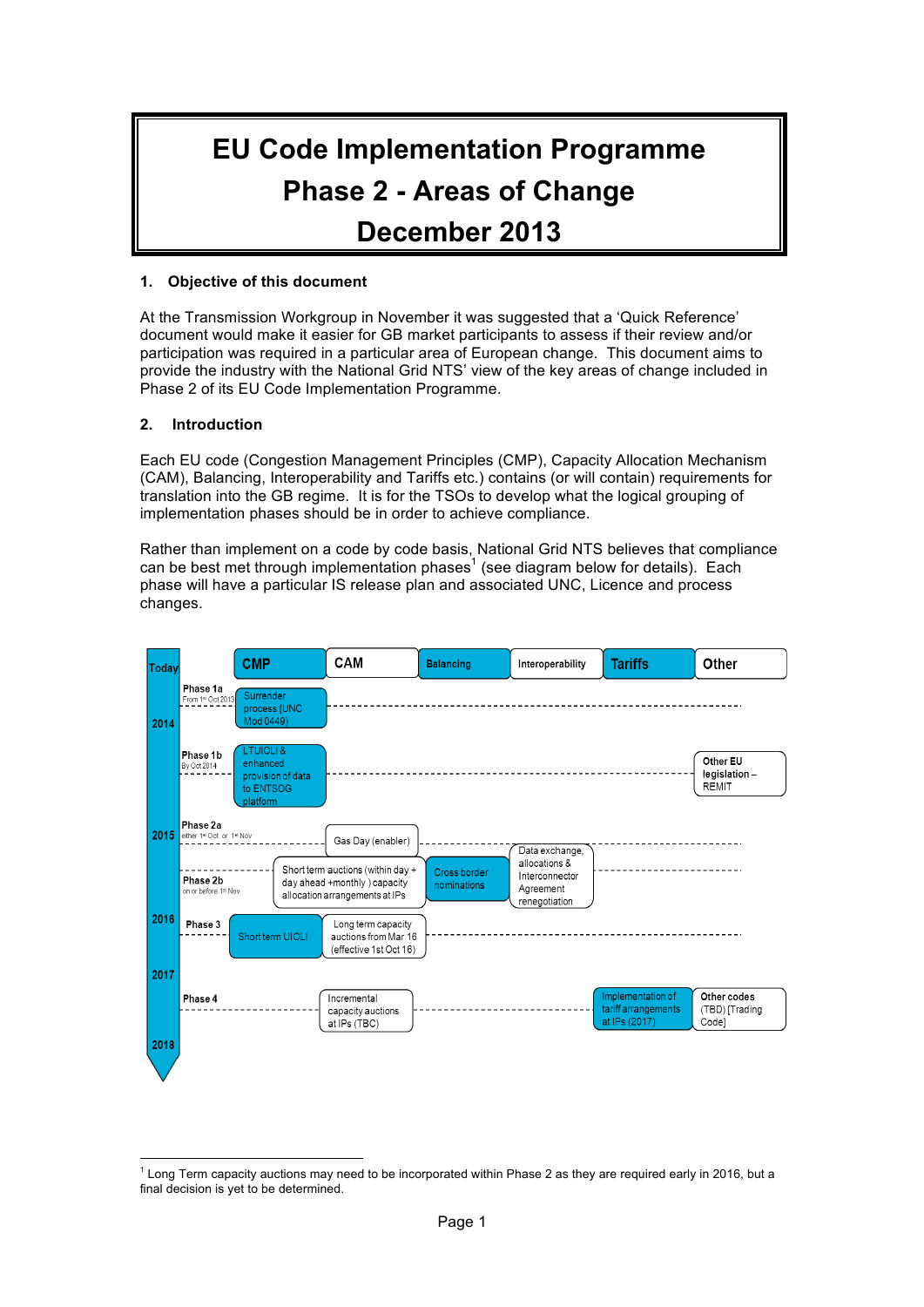The table below provides an overview of the key areas of change within phase 2 of National Grid NTS' proposed EU Code Implementation Programme, together with relevant contact details.  $\overline{\phantom{a}}$ 

| Code                               | <b>Contacts</b>                                                                                                                         | <b>Key Area of Change</b>                                                                         |
|------------------------------------|-----------------------------------------------------------------------------------------------------------------------------------------|---------------------------------------------------------------------------------------------------|
| <b>CAM with CMP</b><br>integration | <b>Matthew Hatch</b><br>01926 655893                                                                                                    | 1. Primary Capacity Auction Process at<br><b>IPs</b>                                              |
|                                    | matthew.hatch@nationalgrid.com<br>Dennis Rachwal                                                                                        | 2. Shipper Transfers (Trades) and<br>Assignment Processes at IPs                                  |
|                                    | dennis.rachwal@nationalgrid.com<br>01926 654235                                                                                         | 3. Interruptible Capacity at IPs                                                                  |
|                                    |                                                                                                                                         | 4. Cross border bundling arrangements                                                             |
|                                    |                                                                                                                                         | 5. CMP (integration with CAM)                                                                     |
| Balancing                          | <b>Chris Shanley</b><br>(chris.shanley@nationalgrid.com<br>01926 656251) & Phil Lucas<br>(phil.lucas@nationalgrid.com<br>01926 65 3546) | 1. Nominations Process at IPs                                                                     |
|                                    | <b>Beverley Viney</b><br>beverley.viney@nationalgrid.com<br>01926 653547                                                                | 2. Information Provision                                                                          |
|                                    |                                                                                                                                         | *Other changes may be required -<br>awaiting response from Ofgem on<br>scope of balancing changes |
| Interoperability                   | Phil Hobbins<br>philip.hobbins@nationalgrid.com<br>01926 653432<br><b>Martin Connor</b><br>martin.connor@nationalgrid.com               | 1. Nomination matching with adjacent<br>TSOs                                                      |
|                                    | 01926 653847<br>Carol Spinks (item 3 IA changes)                                                                                        | 2. New gas allocation regime at IPs                                                               |
|                                    | carol.spinks@nationalgrid.com<br>01926 656377                                                                                           | 3. Interconnection agreement re-<br>negotiations (also encompassing Gas<br>Day change)            |
|                                    |                                                                                                                                         | 4. Data Exchange                                                                                  |
|                                    |                                                                                                                                         | 5. Gas Quality Information Provision                                                              |
| Gas Day                            | Hayley Burden<br>hayley.Burden@nationalgrid.com<br>01926 656972                                                                         | <b>UNC Mod 0461</b>                                                                               |
|                                    | TBC                                                                                                                                     | TBC - Contracts, Systems and Gas<br>Measurement                                                   |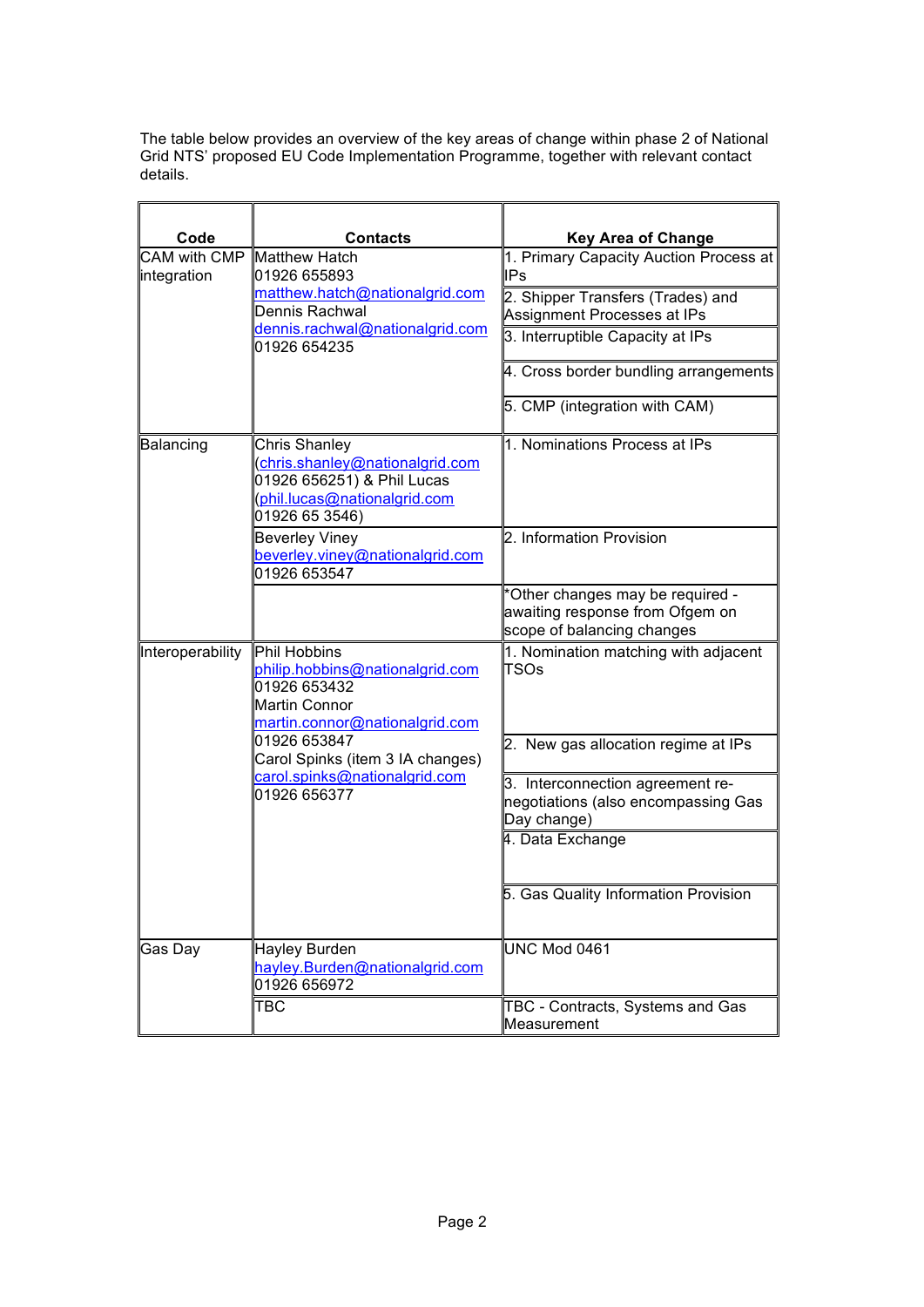## **3. Key Areas of Change**

This final section of this document provides an overview of each EU Code and more detail about each key area of change highlighted in the table above.

## **3.1 CAM with CMP integration**

| <b>Overview of Code</b>        | The EU CAM Regulation establishes standardised capacity<br>allocation mechanisms for cross border gas transmission capacity.<br>Measures from the CMP Regulation also feed into the regular<br>allocation mechanism for CAM.                                                                                                                                                                                                                                                   |
|--------------------------------|--------------------------------------------------------------------------------------------------------------------------------------------------------------------------------------------------------------------------------------------------------------------------------------------------------------------------------------------------------------------------------------------------------------------------------------------------------------------------------|
| <b>Compliance Date</b>         | 1 November 2015 for main CAM provisions                                                                                                                                                                                                                                                                                                                                                                                                                                        |
| <b>Impacts to GB</b><br>regime | At interconnection points with Belgium, Holland and Ireland CAM<br>replaces current capacity allocation mechanisms and incorporates<br>congestion management procedures compliant with CMP including<br>surrenders and long term use it or lose it (UIOLI) mechanisms.<br>Details of CAM have been provided as they have evolved / changed<br>over a number of years. NG NTS high level impact assessment of<br>CAM was summarised at the Transmission Workgroup in July 2013. |

| Key area of change                                   | <b>Capacity 1. Primary Capacity Auction Process at IPs</b>                                                                                                                                                                                                                                                                                                                                                                                                                                                                                                                                                                                                                                                                                                                                                                                                                                                                                                                                                                                                                                                                                                                                                                             |
|------------------------------------------------------|----------------------------------------------------------------------------------------------------------------------------------------------------------------------------------------------------------------------------------------------------------------------------------------------------------------------------------------------------------------------------------------------------------------------------------------------------------------------------------------------------------------------------------------------------------------------------------------------------------------------------------------------------------------------------------------------------------------------------------------------------------------------------------------------------------------------------------------------------------------------------------------------------------------------------------------------------------------------------------------------------------------------------------------------------------------------------------------------------------------------------------------------------------------------------------------------------------------------------------------|
| <b>Impact Rating</b>                                 | <b>Major</b>                                                                                                                                                                                                                                                                                                                                                                                                                                                                                                                                                                                                                                                                                                                                                                                                                                                                                                                                                                                                                                                                                                                                                                                                                           |
| <b>Overview of change</b>                            | A common EU auction calendar and Gas Day will be used with<br>٠<br>standard firm capacity products and auctions for both Entry and<br>Exit.<br>Products to be offered are Yearly (Y1 to Y15), Quarterly (within<br>$\bullet$<br>Y1), Rolling Monthly, Rolling Daily and Hourly Within Day.<br>Interruptible is mandatory on a Rolling Daily basis (Day ahead).<br>Auction algorithms for Yearly, Quarterly & Monthly are changed<br>$\bullet$<br>to an Ascending Clock auction, and for Daily & Within Day firm,<br>capacity a Uniform Price auction is to be introduced.<br>Cross border bundling of unsold capacity has to be given<br>$\bullet$<br>priority. Unbundled capacity (year ahead) is to be offered where<br>on the other side of the IP the capacity has previously been<br>booked (i.e. it is not available to be bundled).<br>Capacity released in long term auctions has a % set aside for<br>$\bullet$<br>short term auctions for both entry & exit capacity.<br>A Joint Booking Platform is foreseen.<br>٠<br>A single bundled nomination process is required for the Bundled<br>$\bullet$<br>capacity (whilst unbundled capacity remains as a separate<br>nomination to TSOs) - see Balancing section for details. |
| <b>Status</b>                                        | <b>Pre-modification stage</b>                                                                                                                                                                                                                                                                                                                                                                                                                                                                                                                                                                                                                                                                                                                                                                                                                                                                                                                                                                                                                                                                                                                                                                                                          |
| <b>UNC Modification</b><br><b>Required</b>           | Yes                                                                                                                                                                                                                                                                                                                                                                                                                                                                                                                                                                                                                                                                                                                                                                                                                                                                                                                                                                                                                                                                                                                                                                                                                                    |
| Key<br><b>Issues/Assumptions</b>                     | PRISMA is the Joint Booking Platform for GB and it will be used<br>$\bullet$<br>in conjunction with Gemini / UK Link.<br>EU regulations on Tariffs and Incremental Capacity will not be in<br>$\bullet$<br>place in 2015/2016.<br>Cross border capacity bundling arrangements need to be<br>$\bullet$<br>agreed in an appropriate timeframe. Non prescriptive elements /<br>consequences of the Regulations will need to be agreed<br>between adjacent TSOs/NRAs and Stakeholders (as<br>appropriate).                                                                                                                                                                                                                                                                                                                                                                                                                                                                                                                                                                                                                                                                                                                                 |
| <b>System Impacts</b>                                | Yes - NG and Shippers                                                                                                                                                                                                                                                                                                                                                                                                                                                                                                                                                                                                                                                                                                                                                                                                                                                                                                                                                                                                                                                                                                                                                                                                                  |
| <b>Industry</b><br>consultation<br>specified in code | Yes<br><b>ENTSOG consultation on Joint Booking Platform</b><br>Long term set aside capacity<br>Capacity release arrangements                                                                                                                                                                                                                                                                                                                                                                                                                                                                                                                                                                                                                                                                                                                                                                                                                                                                                                                                                                                                                                                                                                           |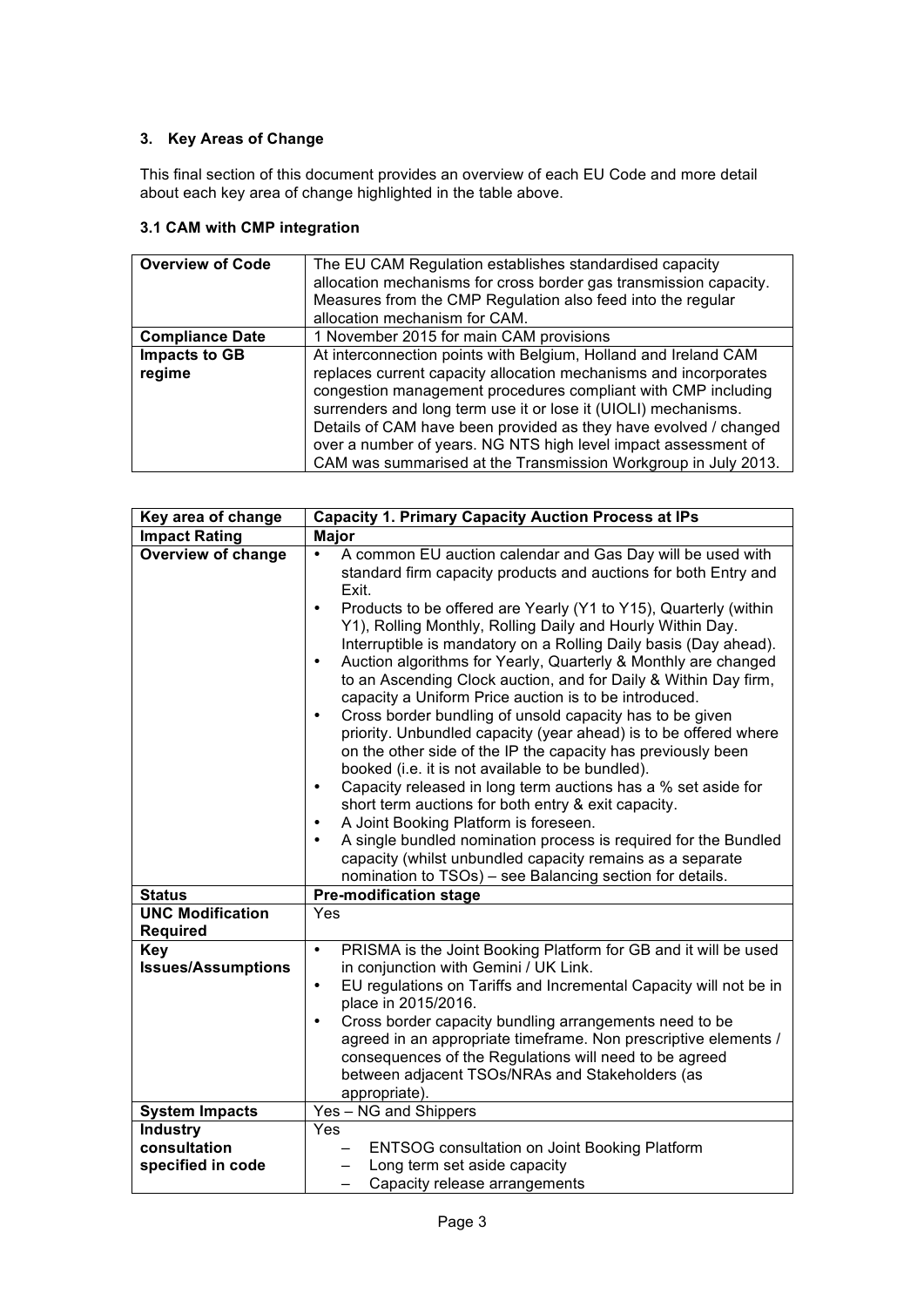| Licence or<br><b>Methodology change</b><br>required | Yes<br>capacity methodologies<br>charging methodology (within UNC)<br>Licence change to be defined (likely for cross border<br>bundling)                          |
|-----------------------------------------------------|-------------------------------------------------------------------------------------------------------------------------------------------------------------------|
| <b>Next Steps</b>                                   | Seek compatibility with adjoining TSOs, and others if cross border<br>bundling resolution dictates the need, incorporating Stakeholder<br>views (as appropriate). |

| Key area of change        | <b>Capacity 2. Shipper Transfers (Trades) and Assignment</b>             |
|---------------------------|--------------------------------------------------------------------------|
|                           | <b>Processes at IPs</b>                                                  |
| <b>Impact Rating</b>      | Intermediate                                                             |
| <b>Overview of change</b> | Capacity allocated as bundled can only be resold as bundled. The         |
|                           | Joint Booking Platform will provide facilities for shippers to offer and |
|                           | obtain secondary capacity.                                               |
| <b>Status</b>             | <b>Pre-modification stage</b>                                            |
| <b>UNC Modification</b>   | <b>Yes</b>                                                               |
| <b>Required</b>           |                                                                          |
| <b>Key</b>                | The Capacity Trading EU code / Regulation has not yet been               |
| <b>Issues/Assumptions</b> | defined but it may be implemented in 2017.                               |
|                           | Shipper capacity transfer proposals will need to indicate whether        |
|                           | capacity is bundled or not and both / all TSOs in the bundle must        |
|                           | support and approve the transfer.                                        |
| <b>System Impacts</b>     | Yes – NG and Shippers                                                    |
| <b>Industry</b>           | No                                                                       |
| consultation              |                                                                          |
| specified in code         |                                                                          |
| Licence or                | Yes - some changes to capacity methodologies may be needed.              |
| <b>Methodology change</b> |                                                                          |
| required                  |                                                                          |
| <b>Next Steps</b>         | Seek compatibility with adjoining TSOs, (and others if cross border      |
|                           | bundling resolution dictates the need), incorporating Stakeholder        |
|                           | views (as appropriate).                                                  |

| Key area of change                         | <b>Capacity 3. Interruptible Capacity at IPs</b>                                                                                                                                                                                                                                                                                                                                                                                                                                                                                                                                      |
|--------------------------------------------|---------------------------------------------------------------------------------------------------------------------------------------------------------------------------------------------------------------------------------------------------------------------------------------------------------------------------------------------------------------------------------------------------------------------------------------------------------------------------------------------------------------------------------------------------------------------------------------|
| <b>Impact Rating</b>                       | Intermediate                                                                                                                                                                                                                                                                                                                                                                                                                                                                                                                                                                          |
| <b>Overview of change</b>                  | Interruptible capacity auctions must be conducted in accordance<br>with the design principles as for Firm capacity defined under<br>CAM.<br>Interruptible capacity can only be released where all Firm<br>capacity has been sold out.<br>It is mandatory to have a rolling daily interruptible capacity<br>product (day ahead), but optional to have a longer or within day<br>product. Within day interruptible capacity can only be allocated<br>by an "over-nomination" process rather than auction.<br>The interruption sequence is to be based on contractual<br>٠<br>timestamp. |
| <b>Status</b>                              | <b>Pre-modification stage</b>                                                                                                                                                                                                                                                                                                                                                                                                                                                                                                                                                         |
| <b>UNC Modification</b><br><b>Required</b> | Yes                                                                                                                                                                                                                                                                                                                                                                                                                                                                                                                                                                                   |
| <b>Key</b><br><b>Issues/Assumptions</b>    | The Interruptible capacity release quantity is not prescribed.<br>$\bullet$<br>Interruptible capacity remains unbundled.<br>٠<br>Maintain current day ahead interruptible product (Impact could<br>٠<br>become Major if products are extended).<br>Interruption process continues via the scaling off mechanism as<br>in current UNC.                                                                                                                                                                                                                                                 |
| <b>System Impacts</b>                      | Yes - NG and shipper                                                                                                                                                                                                                                                                                                                                                                                                                                                                                                                                                                  |
| <b>Industry</b><br>consultation            | No                                                                                                                                                                                                                                                                                                                                                                                                                                                                                                                                                                                    |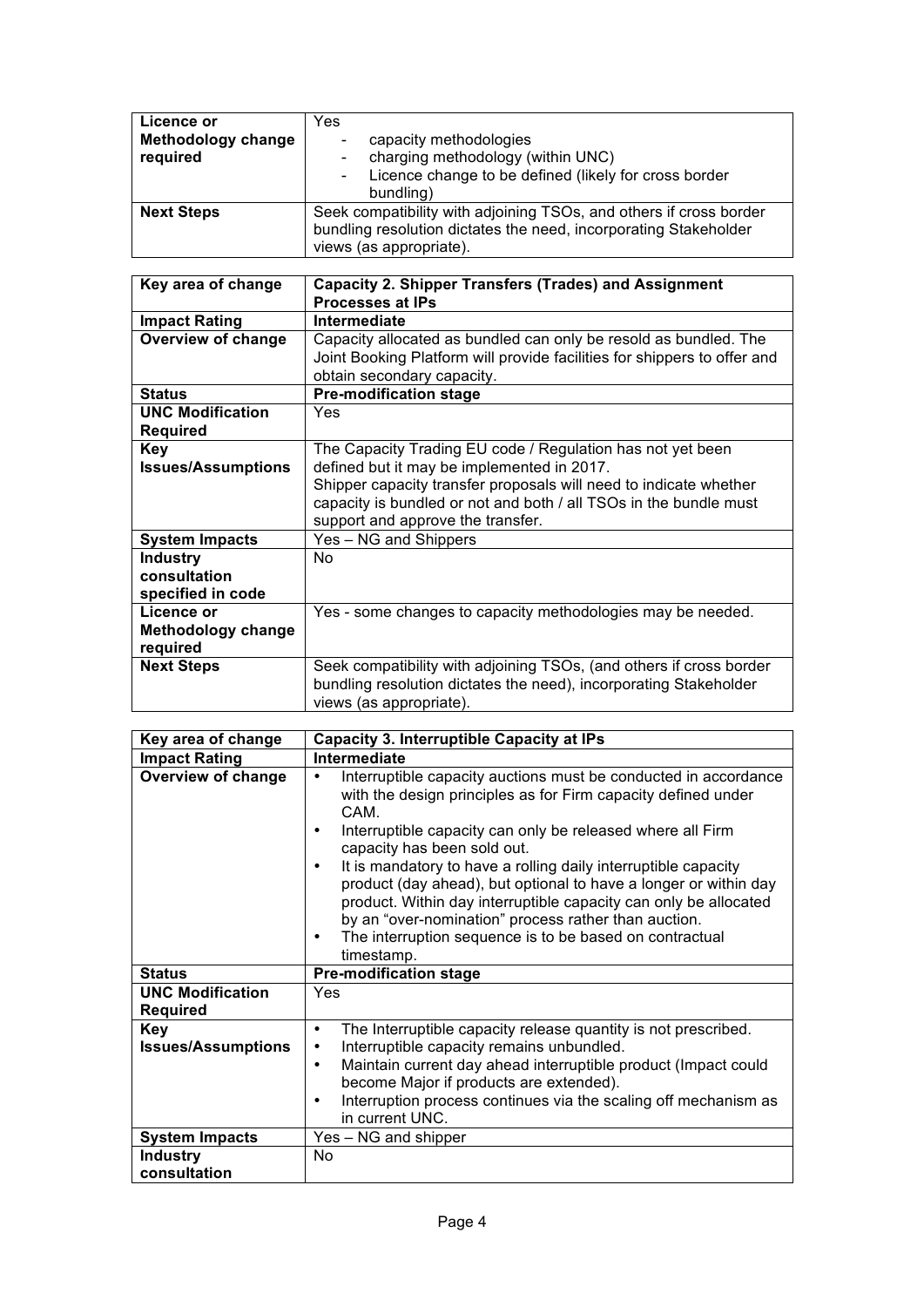| specified in code         |                                                                |
|---------------------------|----------------------------------------------------------------|
| Licence or                | Yes - some changes to capacity methodologies may be needed.    |
| <b>Methodology change</b> |                                                                |
| required                  |                                                                |
| <b>Next Steps</b>         | Seek early decision to continue with rolling daily (day ahead) |
|                           | interruptible product. Seek compatibility with adjoining TSOs, |
|                           | incorporating Stakeholder views (as appropriate).              |

| Key area of change        | Capacity 4. Cross border bundling arrangements                   |
|---------------------------|------------------------------------------------------------------|
| <b>Impact Rating</b>      | Major                                                            |
| <b>Overview of change</b> | Priority has to be given to offering bundles of NTS Entry / Exit |
|                           | capacity with the adjacent TSO.                                  |
| <b>Status</b>             | <b>Bacton: Ofgem consultation in progress</b>                    |
|                           | Moffat: Ofgem in discussion with relevant TSOs/NRAs              |
| <b>UNC Modification</b>   | Dependent on resolutions but likely yes.                         |
| <b>Required</b>           |                                                                  |
| <b>Key</b>                | CAM Regulations refer to cross border bundling but are not       |
| <b>Issues/Assumptions</b> | prescriptive for the prevailing situations at Bacton and Moffat. |
| <b>System Impacts</b>     | Dependent on resolutions but likely yes.                         |
| <b>Industry</b>           | No.                                                              |
| consultation              |                                                                  |
| specified in code         |                                                                  |
| Licence or                | Dependent on resolutions but likely yes.                         |
| Methodology change        |                                                                  |
| required                  |                                                                  |
| <b>Next Steps</b>         | Ofgem Bacton consultation closes 12th Dec 2013.                  |

| Key area of change                                         | Capacity 5. CMP (integration with CAM)                                                                                                                                                                                                                                                                                                                                                                                                                                            |
|------------------------------------------------------------|-----------------------------------------------------------------------------------------------------------------------------------------------------------------------------------------------------------------------------------------------------------------------------------------------------------------------------------------------------------------------------------------------------------------------------------------------------------------------------------|
| <b>Impact Rating</b>                                       | <b>Major</b>                                                                                                                                                                                                                                                                                                                                                                                                                                                                      |
| <b>Overview of change</b>                                  | CMP measures of Surrenders and Long Term UIOLI at IPs will<br>$\bullet$<br>need to be applied to the CAM allocation processes.<br>A Firm Day Ahead UIOLI Mechanism (Restriction of<br>٠<br>Renomination Rights) could be required by a National<br>Regulatory Authority (NRA) in consultation with its adjacent<br>NRAs. An evaluation of the success of any Oversubscription &<br>Buy Back scheme should be taken into account before any Firm<br>UIOLI mechanism is introduced. |
| <b>Status</b>                                              | <b>Pre-modification stage</b>                                                                                                                                                                                                                                                                                                                                                                                                                                                     |
| <b>UNC Modification</b><br><b>Required</b>                 | Yes                                                                                                                                                                                                                                                                                                                                                                                                                                                                               |
| <b>Key</b><br><b>Issues/Assumptions</b>                    | Firm Day Ahead UIOLI would have a major impact but it is<br>$\bullet$<br>uncertain whether it will be required from a NG perspective.<br>Surrenders and Long Term UIOLI need to adhere to the<br>٠<br>principle that capacity allocated as bundled can only be resold<br>as bundled, but the Regulations are not prescriptive. Shipper<br>surrender offers would be submitted to the Joint Booking<br>Platform.                                                                   |
| <b>System Impacts</b>                                      | Yes - NG and shipper                                                                                                                                                                                                                                                                                                                                                                                                                                                              |
| <b>Industry</b><br>consultation<br>specified in code       | N <sub>o</sub>                                                                                                                                                                                                                                                                                                                                                                                                                                                                    |
| <b>Licence or</b><br><b>Methodology change</b><br>required | Yes - some changes to capacity methodologies may be needed.                                                                                                                                                                                                                                                                                                                                                                                                                       |
| <b>Next Steps</b>                                          | Seek early decision that development of Firm Day Ahead UIOLI is<br>not appropriate at present.<br>Seek compatibility with adjoining TSOs, (and others if cross border<br>bundling resolution dictates the need), incorporating Stakeholder<br>views (as appropriate).                                                                                                                                                                                                             |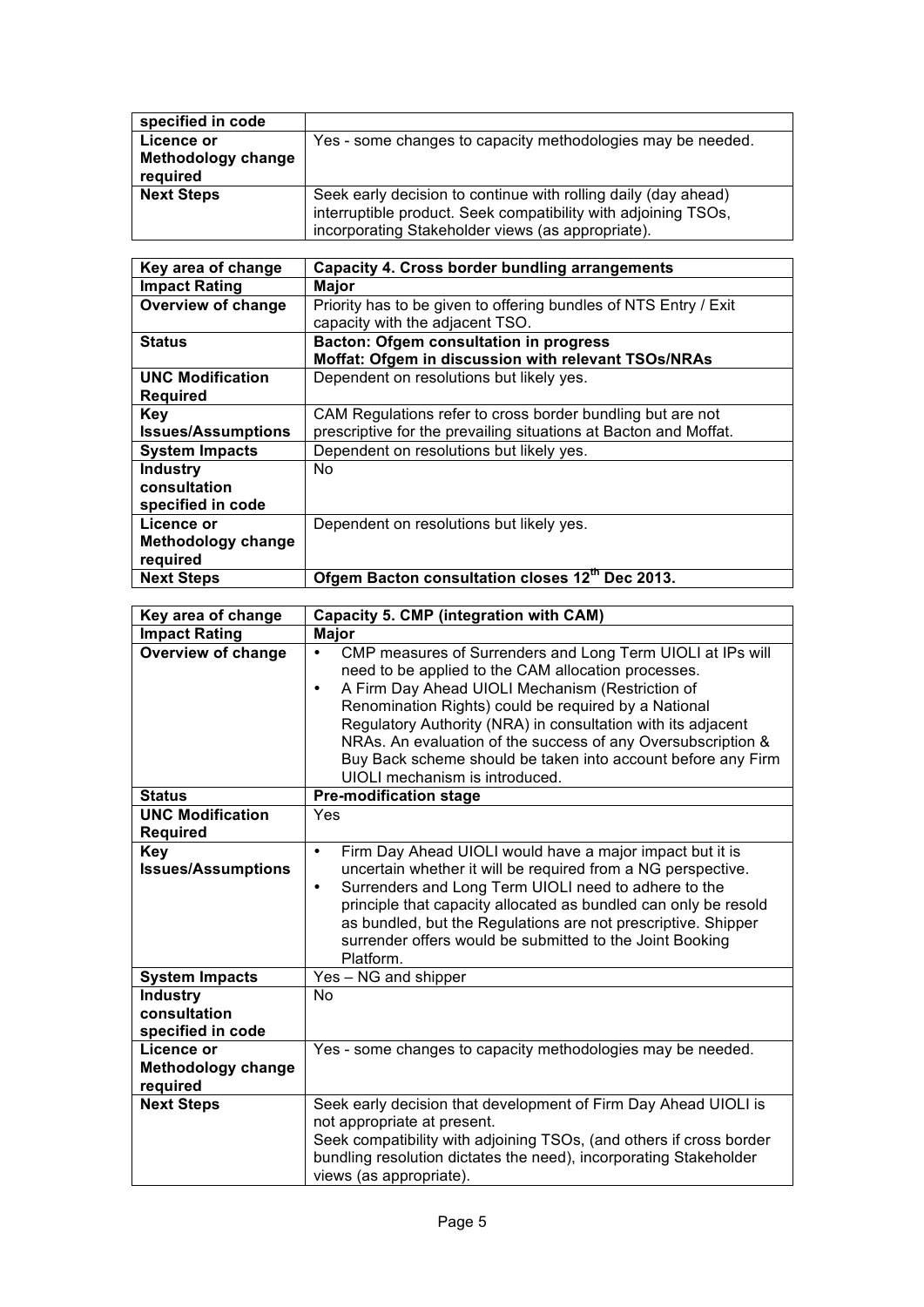## **3.2 Balancing**

| <b>Overview of Code</b> | The EU Gas Balancing Code includes rules on nomination               |
|-------------------------|----------------------------------------------------------------------|
|                         | procedures, imbalance charges and operational balancing between      |
|                         | Transmission System Operators (TSOs) systems.                        |
| <b>Compliance Date</b>  | October 2015 (October 2016 subject to NRA approval for a 12          |
|                         | month extension)                                                     |
| <b>Impacts to GB</b>    | The code is closely aligned with the gas balancing arrangements in   |
| regime                  | Great Britain (GB) but there are still a number of areas that impact |
|                         | on the current GB arrangements. NG NTS Impact assessments            |
|                         | have been shared with the Industry via the Transmission Workgroup    |
|                         | (May 2012, May 2013 and November 2013).                              |

| Key area of change                         | <b>Balancing 1. Nominations Process at IPs</b>                                 |
|--------------------------------------------|--------------------------------------------------------------------------------|
| <b>Impact Rating</b>                       | Major - the nomination rules proposed are significantly different from         |
|                                            | those applied in the GB regime and it has been anticipated that a              |
|                                            | new nomination process for IPs will be required.                               |
| <b>Overview of change</b>                  | The balancing code sets out the detailed harmonised rules for                  |
|                                            | nomination and renomination procedures at Interconnection                      |
|                                            | Points (IPs).                                                                  |
|                                            | National Grid has for some time identified that there is an issue<br>$\bullet$ |
|                                            | as to how the nomination rules at IPs will be implemented given                |
|                                            | that the rules will also be in the interoperability code, CAM and              |
|                                            | CMP. The nomination rules developed consider the interactions                  |
|                                            | between the different codes.                                                   |
| <b>Status</b>                              | Pre Modification Stage - a high level overview of the new                      |
|                                            | nomination process at IPs described by these code rules was                    |
|                                            | recently presented to the Transmission Workgroup in November                   |
|                                            | 2013. Business Rules are also under development.                               |
| <b>UNC Modification</b><br><b>Required</b> | Yes                                                                            |
| <b>Key</b>                                 | Over-nomination requests for within-day interruptible capacity<br>٠            |
| <b>Issues/Assumptions</b>                  | will not be offered: [TSO may reject nom if allocated capacity is              |
|                                            | exceeded and/or may treat over-nom as a request for                            |
|                                            | interruptible capacity]. It is NG's proposal that the GB regime                |
|                                            | will continue whereby Nominated gas quantities will not be                     |
|                                            | validated by National Grid against any prevailing Entry or Exit                |
|                                            | Capacity Entitlement except in the case of an Exceptional                      |
|                                            | Event.                                                                         |
|                                            | A User holding both Bundled Capacity and Unbundled Capacity<br>$\bullet$       |
|                                            | at an IP may submit separate Single Sided Nominations and                      |
|                                            | Double Sided Nominations [CAM/Bal is only concept level -                      |
|                                            | application TBC with adjacent TSOs]                                            |
|                                            | A 'Single Sided Nomination' is a notice issued by a User<br>$\circ$            |
|                                            | to an Initiating Transporter, who forwards this to the                         |
|                                            | Matching TSO                                                                   |
|                                            | A 'Double Sided Nomination' is a notice issued by the<br>$\circ$               |
|                                            | User/s either side of an IP to their respective                                |
|                                            | Transporters                                                                   |
| <b>System Impacts</b>                      | Yes - NG and Shippers                                                          |
| <b>Industry</b>                            | No                                                                             |
| consultation                               |                                                                                |
| specified in code                          |                                                                                |
| Licence or                                 | No                                                                             |
| <b>Methodology change</b>                  |                                                                                |
| required                                   |                                                                                |
| <b>Next Steps</b>                          | The Nomination rules are being developed further in conjunction                |
|                                            | with adjacent TSOs.                                                            |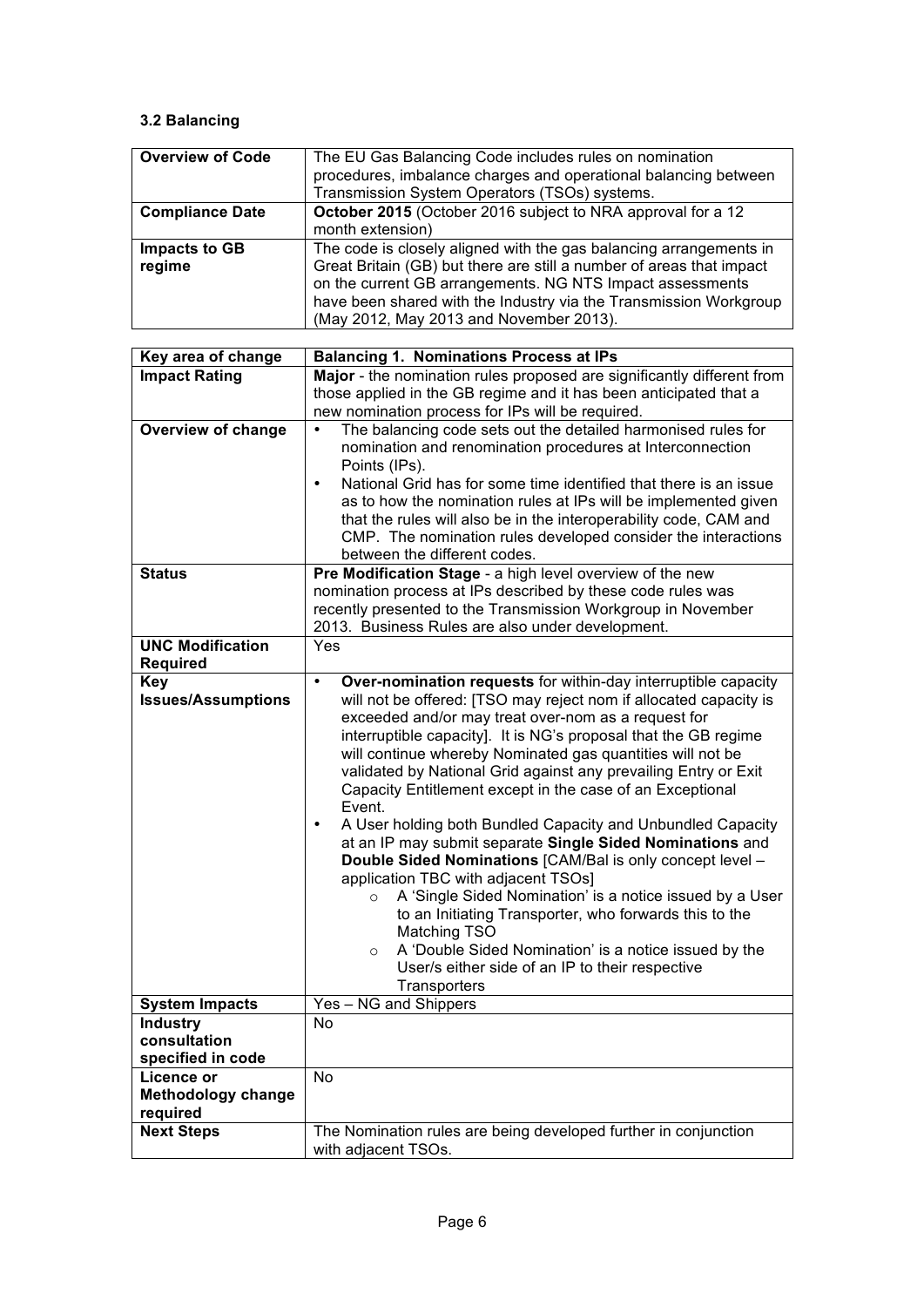| Key area of change                             | <b>Balancing 2. Information Provision</b>                                                                                                                                                                                                                                                                                                                                                                                                                                                                                                                                                                                                                                                                                                                                                                                  |
|------------------------------------------------|----------------------------------------------------------------------------------------------------------------------------------------------------------------------------------------------------------------------------------------------------------------------------------------------------------------------------------------------------------------------------------------------------------------------------------------------------------------------------------------------------------------------------------------------------------------------------------------------------------------------------------------------------------------------------------------------------------------------------------------------------------------------------------------------------------------------------|
| <b>Impact Rating</b>                           | Minor - National Grid provides information in line with the code                                                                                                                                                                                                                                                                                                                                                                                                                                                                                                                                                                                                                                                                                                                                                           |
|                                                | proposals (base case) and in some areas we provide information                                                                                                                                                                                                                                                                                                                                                                                                                                                                                                                                                                                                                                                                                                                                                             |
|                                                | beyond that to assist Network User's in balancing their portfolio.                                                                                                                                                                                                                                                                                                                                                                                                                                                                                                                                                                                                                                                                                                                                                         |
|                                                | However, there are a small number of areas that impact on the                                                                                                                                                                                                                                                                                                                                                                                                                                                                                                                                                                                                                                                                                                                                                              |
|                                                | current GB information provision arrangements.                                                                                                                                                                                                                                                                                                                                                                                                                                                                                                                                                                                                                                                                                                                                                                             |
| <b>Overview of change</b>                      | The EU Gas Balancing Code sets out the information to be<br>provided by TSOs to Network Users and the corresponding<br>requirements of the TSO, DSO and Forecasting Party. Two<br>changes are required to the UNC.<br>NDMA - There is a requirement to publish a forecast D-1 at<br>$\bullet$<br>12:00, and report on the accuracy of the NDM Forecasts at least<br>every 2 years.<br>The EU Code requires that no later than the end of the next Gas<br>$\bullet$<br>Day, the TSO shall provide each Network User with an initial<br>Allocation for its Inputs and Off-takes and an initial Daily<br>Imbalance Quantity. A change will be required to E1.6.2 to<br>ensure all the initial allocation information is provided before the<br>end of 1st day after gas day rather than the current 2nd day<br>after gas day. |
| <b>Status</b>                                  | Pre Modification Stage - a high level overview of the suggested                                                                                                                                                                                                                                                                                                                                                                                                                                                                                                                                                                                                                                                                                                                                                            |
|                                                | approach to addressing the identified impacts are to be presented to                                                                                                                                                                                                                                                                                                                                                                                                                                                                                                                                                                                                                                                                                                                                                       |
|                                                | the Transmission Workgroup in December 2013.                                                                                                                                                                                                                                                                                                                                                                                                                                                                                                                                                                                                                                                                                                                                                                               |
| <b>UNC Modification</b>                        | Yes                                                                                                                                                                                                                                                                                                                                                                                                                                                                                                                                                                                                                                                                                                                                                                                                                        |
| required                                       |                                                                                                                                                                                                                                                                                                                                                                                                                                                                                                                                                                                                                                                                                                                                                                                                                            |
| <b>Key</b>                                     | The obligation with regards to the NDM forecast accuracy is vague                                                                                                                                                                                                                                                                                                                                                                                                                                                                                                                                                                                                                                                                                                                                                          |
| <b>Issues/Assumptions</b>                      | and NG have been working with Xoserve to develop some initial                                                                                                                                                                                                                                                                                                                                                                                                                                                                                                                                                                                                                                                                                                                                                              |
|                                                | thoughts. This will be a key area of development.                                                                                                                                                                                                                                                                                                                                                                                                                                                                                                                                                                                                                                                                                                                                                                          |
| <b>System Impacts</b>                          | Yes - NG and Shippers                                                                                                                                                                                                                                                                                                                                                                                                                                                                                                                                                                                                                                                                                                                                                                                                      |
| <b>Industry</b>                                | No                                                                                                                                                                                                                                                                                                                                                                                                                                                                                                                                                                                                                                                                                                                                                                                                                         |
| consultation                                   |                                                                                                                                                                                                                                                                                                                                                                                                                                                                                                                                                                                                                                                                                                                                                                                                                            |
| specified in code                              | <b>No</b>                                                                                                                                                                                                                                                                                                                                                                                                                                                                                                                                                                                                                                                                                                                                                                                                                  |
| <b>Licence or</b><br><b>Methodology change</b> |                                                                                                                                                                                                                                                                                                                                                                                                                                                                                                                                                                                                                                                                                                                                                                                                                            |
| required                                       |                                                                                                                                                                                                                                                                                                                                                                                                                                                                                                                                                                                                                                                                                                                                                                                                                            |
| <b>Next Steps</b>                              | Update to be provided to December Transmission Workgroup.                                                                                                                                                                                                                                                                                                                                                                                                                                                                                                                                                                                                                                                                                                                                                                  |
|                                                | Modification to be drafted thereafter.                                                                                                                                                                                                                                                                                                                                                                                                                                                                                                                                                                                                                                                                                                                                                                                     |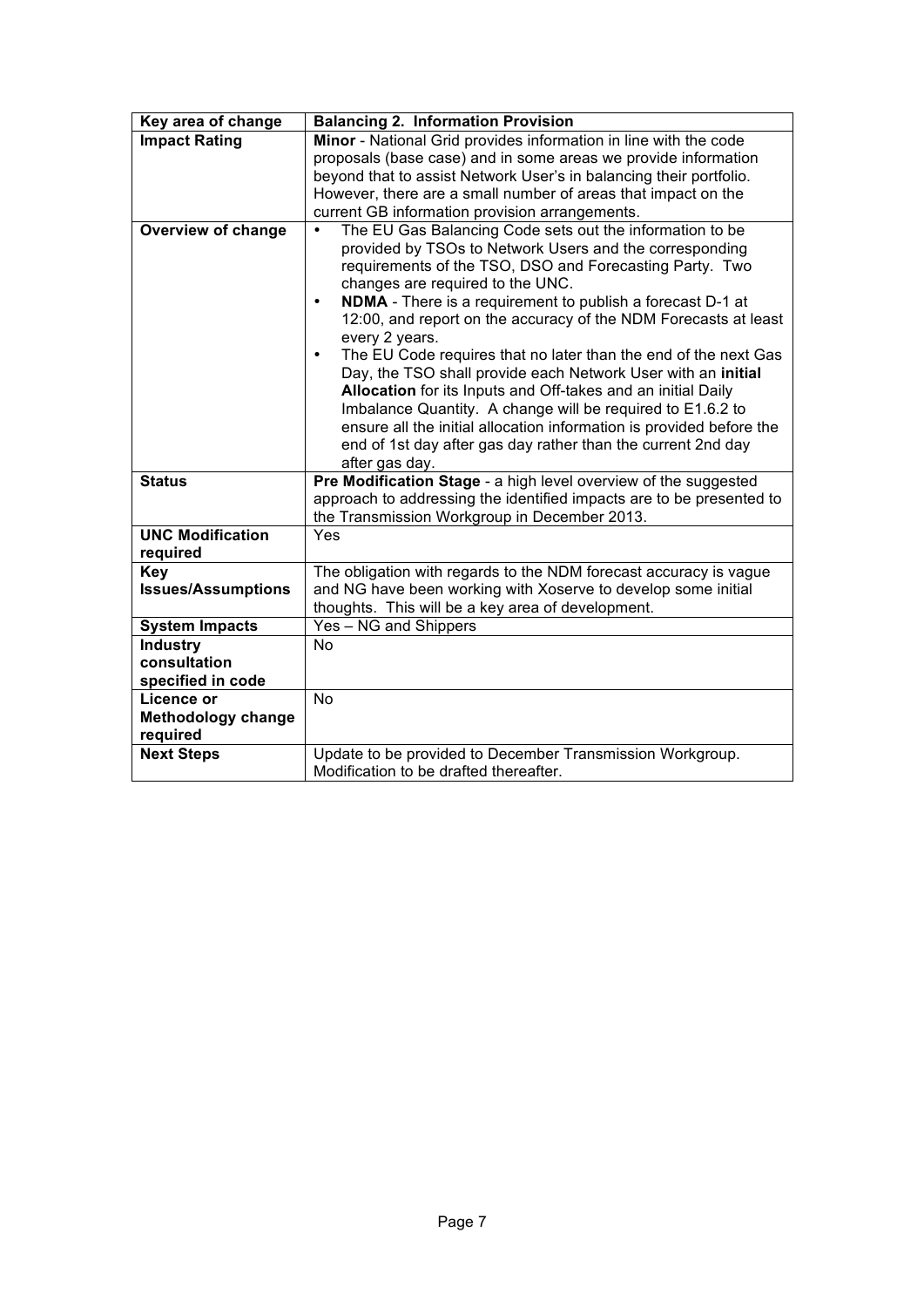# **3.3 Interoperability Code & Data Exchange**

| <b>Overview of Code</b>        | The EU Interoperability and Data Exchange Code obliges TSOs to<br>implement harmonised operational and technical arrangements in<br>order to remove perceived barriers to the transit of gas across<br>networks, and facilitate EU market integration. The code contains<br>rules on Interconnection Agreements, Units, Gas Quality,<br>Odourisation and Data Exchange. |
|--------------------------------|-------------------------------------------------------------------------------------------------------------------------------------------------------------------------------------------------------------------------------------------------------------------------------------------------------------------------------------------------------------------------|
| <b>Compliance Date</b>         | October 2015 (assumed)                                                                                                                                                                                                                                                                                                                                                  |
| <b>Impacts to GB</b><br>regime | New nomination matching arrangements are envisaged to support<br>the new nomination rules for IPs introduced by the Balancing Code.<br>'Allocate as nominate' regime at Interconnection Points is expected<br>to replace the current 'allocate as metered' arrangements. Common<br>Data Exchange solutions have been defined which will require IS<br>changes.          |

| Key area of change                | Interoperability 1. Nomination Matching at IPs                                                                                                                                                    |
|-----------------------------------|---------------------------------------------------------------------------------------------------------------------------------------------------------------------------------------------------|
| <b>Impact Rating</b>              | Major                                                                                                                                                                                             |
| <b>Overview of change</b>         | The Code sets out TSO-TSO process requirements for the<br>nominations either side of an IP to be matched. New NG processes<br>and changes to Interconnection Agreements and UNC are<br>envisaged. |
| <b>Status</b>                     | <b>Pre Modification Stage</b>                                                                                                                                                                     |
| <b>UNC Modification</b>           | Yes                                                                                                                                                                                               |
| <b>Required</b>                   |                                                                                                                                                                                                   |
| <b>Key</b>                        | Future of Bacton and Moffat Agencies<br>٠                                                                                                                                                         |
| <b>Issues/Assumptions</b>         |                                                                                                                                                                                                   |
| <b>System Impacts</b>             | Yes – NG and shippers                                                                                                                                                                             |
| Industry                          | Yes                                                                                                                                                                                               |
| consultation<br>specified in code |                                                                                                                                                                                                   |
| Licence or                        | No.                                                                                                                                                                                               |
| Methodology change<br>required    |                                                                                                                                                                                                   |
| <b>Next Steps</b>                 | NG option study on use of agents underway                                                                                                                                                         |
|                                   | Business rules for matching to be developed                                                                                                                                                       |

| Key area of change        | Interoperability 2. 'Allocate as nominate' with OBAs at IPs        |
|---------------------------|--------------------------------------------------------------------|
| <b>Impact Rating</b>      | Major                                                              |
| Overview of change        | 'Allocate as nominate with OBA' is expected which will be a new    |
|                           | activity for NG requiring major change to NG processes and also to |
|                           | Interconnection Agreements and UNC                                 |
| <b>Status</b>             | <b>Pre Modification Stage</b>                                      |
| <b>UNC Modification</b>   | Yes                                                                |
| <b>Required</b>           |                                                                    |
| <b>Key</b>                | OBAs to be introduced at all Interconnection Points<br>٠           |
| <b>Issues/Assumptions</b> | OBA design and interaction with GB regime<br>٠                     |
|                           | Future of Bacton and Moffat Agencies                               |
| <b>System Impacts</b>     | Yes - NG and shippers                                              |
| Industry                  | Yes                                                                |
| consultation              |                                                                    |
| specified in code         |                                                                    |
| Licence or                | No.                                                                |
| Methodology change        |                                                                    |
| required                  |                                                                    |
| <b>Next Steps</b>         | NG option study on use of agents underway                          |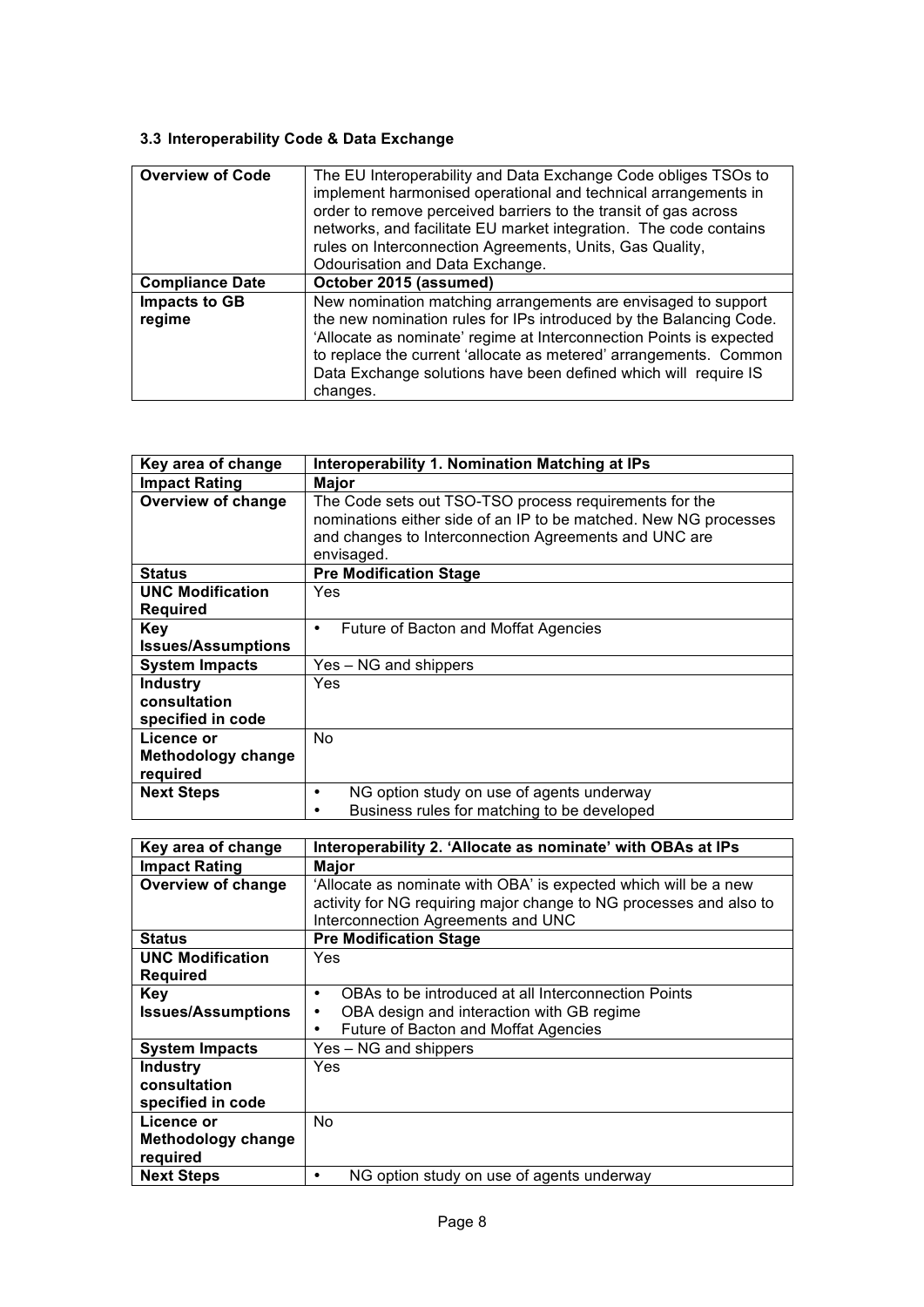|  | Allocations business rules to be developed |
|--|--------------------------------------------|
|  |                                            |

| Key area of change        | Interoperability 3. Interconnection Agreements Re-negotiation    |
|---------------------------|------------------------------------------------------------------|
| <b>Impact Rating</b>      | <b>Major</b>                                                     |
| <b>Overview of change</b> | The Code requires Interconnection Agreements to contain a        |
|                           | minimum content, some of which is missing from current NG        |
|                           | agreements with IUK, BBL and Gaslink.                            |
| <b>Status</b>             | <b>Pre Modification Stage</b>                                    |
| <b>UNC Modification</b>   | If changes to Network Entry / Exit Provisions are required, an   |
| <b>Required</b>           | 'enabling' mod will be required before the TSOs can sign the     |
|                           | amended agreement.                                               |
| <b>Key</b>                | Gas Day change will need to be factored into the re-drafting of  |
| <b>Issues/Assumptions</b> | the agreements                                                   |
|                           | Links to UNC for processes which affect shippers will need to be |
|                           | established (e.g. for matching and allocations)                  |
| <b>System Impacts</b>     | No.                                                              |
| <b>Industry</b>           | Yes, if certain elements of the agreement are changed.           |
| consultation              |                                                                  |
| specified in code         |                                                                  |
| Licence or                | No.                                                              |
| <b>Methodology change</b> |                                                                  |
| required                  |                                                                  |
| <b>Next Steps</b>         | NG 'gap analysis' to be completed with adjacent TSOs             |

| Key area of change        | Interoperability 4. Data Exchange                                 |                                                                  |                                                       |                |                              |          |  |
|---------------------------|-------------------------------------------------------------------|------------------------------------------------------------------|-------------------------------------------------------|----------------|------------------------------|----------|--|
| <b>Impact Rating</b>      | Major - The 'common solutions' required by the Code apply to both |                                                                  |                                                       |                |                              |          |  |
|                           | TSO-TSO and TSO-User electronic data exchanges for processes      |                                                                  |                                                       |                |                              |          |  |
|                           | captured under the EU Codes.                                      |                                                                  |                                                       |                |                              |          |  |
| <b>Overview of change</b> |                                                                   | The Code provides a 'toolbox', shown below, from which TSOs must |                                                       |                |                              |          |  |
|                           |                                                                   | select the most appropriate data exchange solutions:             |                                                       |                |                              |          |  |
|                           |                                                                   |                                                                  |                                                       |                |                              |          |  |
|                           |                                                                   | Data content<br>Data exchange<br>format                          |                                                       |                |                              |          |  |
|                           | 'Toolbox'                                                         | <b>Network</b>                                                   | <b>Structure</b>                                      | <b>Content</b> | protocol<br>B <sub>2</sub> B | Comm     |  |
|                           | item                                                              |                                                                  | Format                                                | Format         | standard                     | Protocol |  |
|                           | Document                                                          | Internet                                                         | <b>XML</b>                                            | Edig@s         | AS4                          | HTTP(S)  |  |
|                           | based                                                             |                                                                  |                                                       |                |                              |          |  |
|                           | Integrated                                                        | Internet                                                         | <b>XML</b>                                            | Edig@s         | SOAP                         | HTTP(S)  |  |
|                           | Interactive                                                       | Internet                                                         | None                                                  |                |                              | HTTP(S)  |  |
|                           |                                                                   |                                                                  |                                                       |                |                              |          |  |
|                           |                                                                   |                                                                  |                                                       |                |                              |          |  |
| <b>Status</b>             | <b>Pre Modification Stage</b>                                     |                                                                  |                                                       |                |                              |          |  |
| <b>UNC Modification</b>   |                                                                   | Yes (TPD Section U)                                              |                                                       |                |                              |          |  |
| <b>Required</b>           |                                                                   |                                                                  |                                                       |                |                              |          |  |
| <b>Key</b>                |                                                                   | Common data exchange solutions are applicable to the following   |                                                       |                |                              |          |  |
| <b>Issues/Assumptions</b> | processes:                                                        |                                                                  |                                                       |                |                              |          |  |
|                           |                                                                   |                                                                  | Capacity booking (under the CAM Code)                 |                |                              |          |  |
|                           |                                                                   |                                                                  | Nominations (under the BAL and INT codes)             |                |                              |          |  |
|                           |                                                                   | Allocations (INT code)                                           |                                                       |                |                              |          |  |
|                           |                                                                   |                                                                  | Publication of information on common platform to meet |                |                              |          |  |
|                           |                                                                   | transparency requirements                                        |                                                       |                |                              |          |  |
|                           | Whether GB should look to implement the common solutions based    |                                                                  |                                                       |                |                              |          |  |
|                           | on a longer timeframe.                                            |                                                                  |                                                       |                |                              |          |  |
| <b>System Impacts</b>     | Yes - NG and shippers                                             |                                                                  |                                                       |                |                              |          |  |
| <b>Industry</b>           | No                                                                |                                                                  |                                                       |                |                              |          |  |
| consultation              |                                                                   |                                                                  |                                                       |                |                              |          |  |
| specified in code         |                                                                   |                                                                  |                                                       |                |                              |          |  |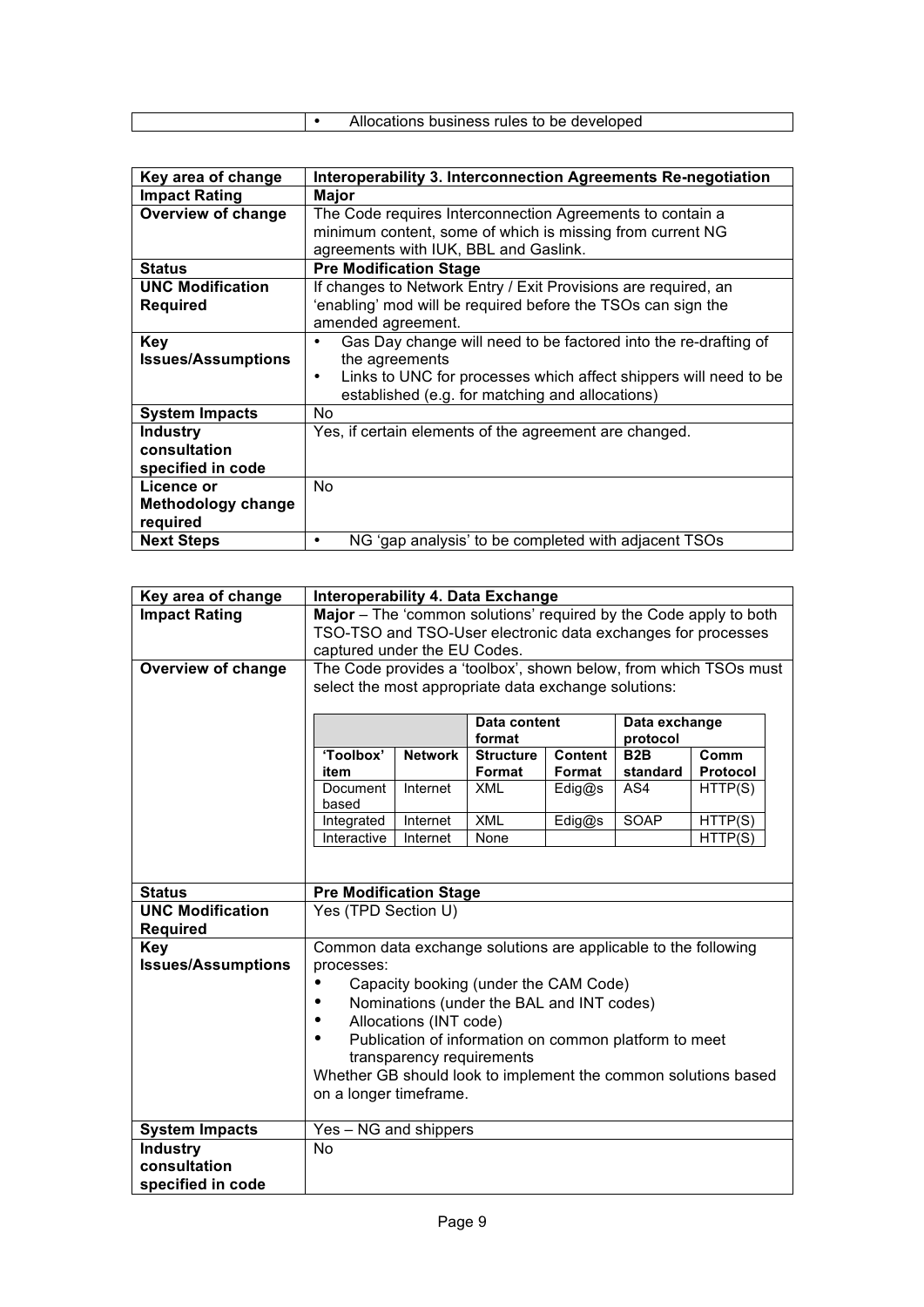| Licence or<br>Methodology change<br>required | No                                                                                                                                                               |
|----------------------------------------------|------------------------------------------------------------------------------------------------------------------------------------------------------------------|
| <b>Next Steps</b>                            | Interfaces between the common solutions and Gemini will need to<br>be considered.<br>Evaluation of which 'toolbox' item is most appropriate for what<br>process. |

| Key area of change        | <b>Interoperability 5. Gas Quality Information Provision</b>          |
|---------------------------|-----------------------------------------------------------------------|
| <b>Impact Rating</b>      | Minor                                                                 |
|                           |                                                                       |
| Overview of change        | Interoperability Code obliges TSO consultation at a national level to |
|                           | assess demand for enhanced information provision about gas            |
|                           |                                                                       |
|                           | quality.                                                              |
| <b>Status</b>             | <b>Pre Modification Stage</b>                                         |
| <b>UNC Modification</b>   | Not envisaged currently                                               |
| <b>Required</b>           |                                                                       |
| <b>Key</b>                | What 'sensitive' end users require<br>٠                               |
| <b>Issues/Assumptions</b> | What NG is able to provide<br>٠                                       |
| <b>System Impacts</b>     | Unlikelv                                                              |
| <b>Industry</b>           | Yes                                                                   |
| consultation              |                                                                       |
| specified in code         |                                                                       |
| Licence or                | No.                                                                   |
| <b>Methodology change</b> |                                                                       |
| required                  |                                                                       |
| <b>Next Steps</b>         | NG envisages running a consultation some time in 2014.                |